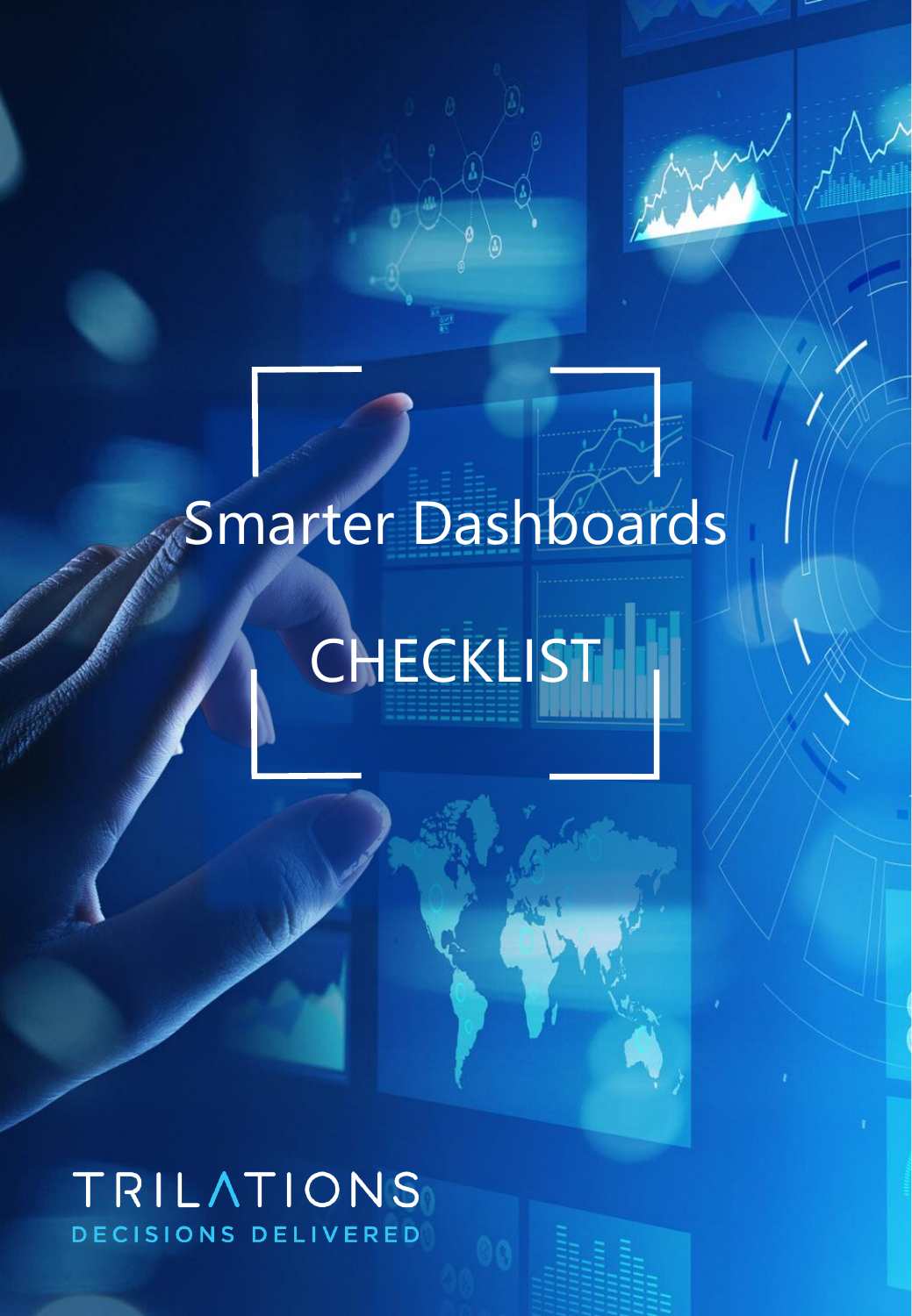## Smarter Dashboards **CHECKLIST**

Is your dashboard effective? Use the following checklist to verify whether your dashboard follows design best practices:

|         | $\Box$ Does your dashboard clearly tell you what your next steps are?                                                      |
|---------|----------------------------------------------------------------------------------------------------------------------------|
| $\perp$ | Is all the relevant information visible on one screen?                                                                     |
|         | Did you limit the number of colors in the dashboard to a reasonable<br>amount?                                             |
| $\Box$  | Is the order of the graphs thought out well?                                                                               |
|         | Did you avoid using area charts, such as pie charts, radar graphs, or<br>concentric circle graphs?                         |
|         | Do you have an optimal ratio of non-data pixels to data pixels?                                                            |
| $\Box$  | Have you put thought into what data is represented by bar charts and<br>what data is represented by line charts?           |
|         | $\Box$ Are you using the most important sections of your screen effectively?                                               |
|         | $\Box$ Is your dashboard designed with the target audience in mind, e.g. is it<br>customized to the user's specific needs? |
|         | $\Box$ Are you using the Dashboard, Analysis, Reporting (DAR) principle?                                                   |

How many boxes were you able to check? The more checks, the more effective your dashboard!

> **TRILATIONS DECISIONS DELIVERED** © 2022 Copyright Trilations NV. All rights reserved.